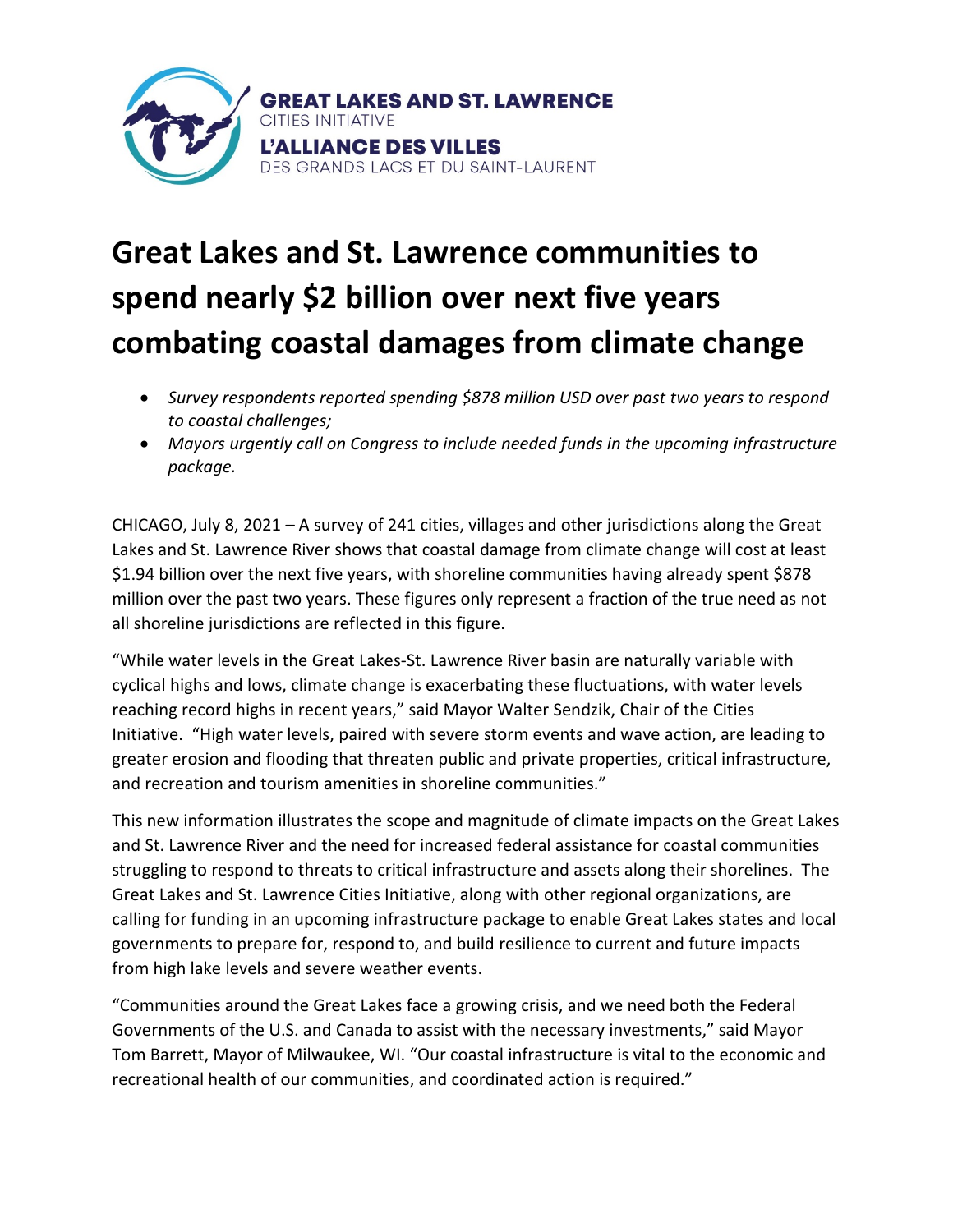The eight Great Lakes states have over 4,500 miles of shoreline, nearly as much as *all* the states bordering on the Atlantic, Gulf of Mexico, and west coasts *combined*. A substantial, targeted investment in coastal resilience in the Great Lakes is warranted and will generate substantial benefits for the environmental and economic health of shoreline communities in the region.

## **Survey Findings:**

## Top Concerns and Priorities

- More than 95% of respondents were highly or moderately concerned about coastal issues facing their community.
- More than 80% of respondents reported water level and flooding forecasts to be very important to their jurisdiction's work on coastal planning.

### Communication and Engagement

- Nearly 99% of respondents indicated a consistent or increasing public interest in addressing coastal issues.
- More than 90% of respondents indicated an interest in participating in future training, capacity building, or partnership development opportunities related to coastal management.

## Resources and Support

- U.S. and Canadian survey respondents indicated a combined financial need of \$1.94 billion USD over the next five years to respond to coastal challenges.
- Over the past two years, respondents indicated spending \$878 million USD to respond to coastal challenges.
- Only 27% of jurisdictions rated their staff as being highly knowledgeable of coastal issues, and only 11% reported having a high level of capacity to respond to such issues.
- Funding for mitigation projects and planning is a high priority for communities; however, existing funding opportunities do not meet this need for most communities to respond to coastal issues.
- Communities noted support from state and federal agencies as very important to their efforts to respond to coastal issues; however, current support is not meeting the needs of coastal communities.

### Planning and Response

- Most communities are already taking action to complete comprehensive planning updates; collect data to inform their decision-making; update zoning codes and ordinances; and implement coastal resilience projects / practices.
- Only half of respondents are currently incorporating strategies to anticipate, accommodate, and adapt to changing coastal conditions in their planning efforts and noted a lack of technical expertise, low staff capacity, and a lack of funding as primary barriers to consideration.
- Of a range of coastal resilience planning activities, communities were severely behind in their efforts to develop climate action plans, with only 30% of respondents having started or completed progress. Of those who had not taken action, 25% indicated that developing a climate action plan was not a priority for their community.
- Of activities that were not already taking place, communities rated vulnerability assessments and coastal resilience projects as the most important to act on.